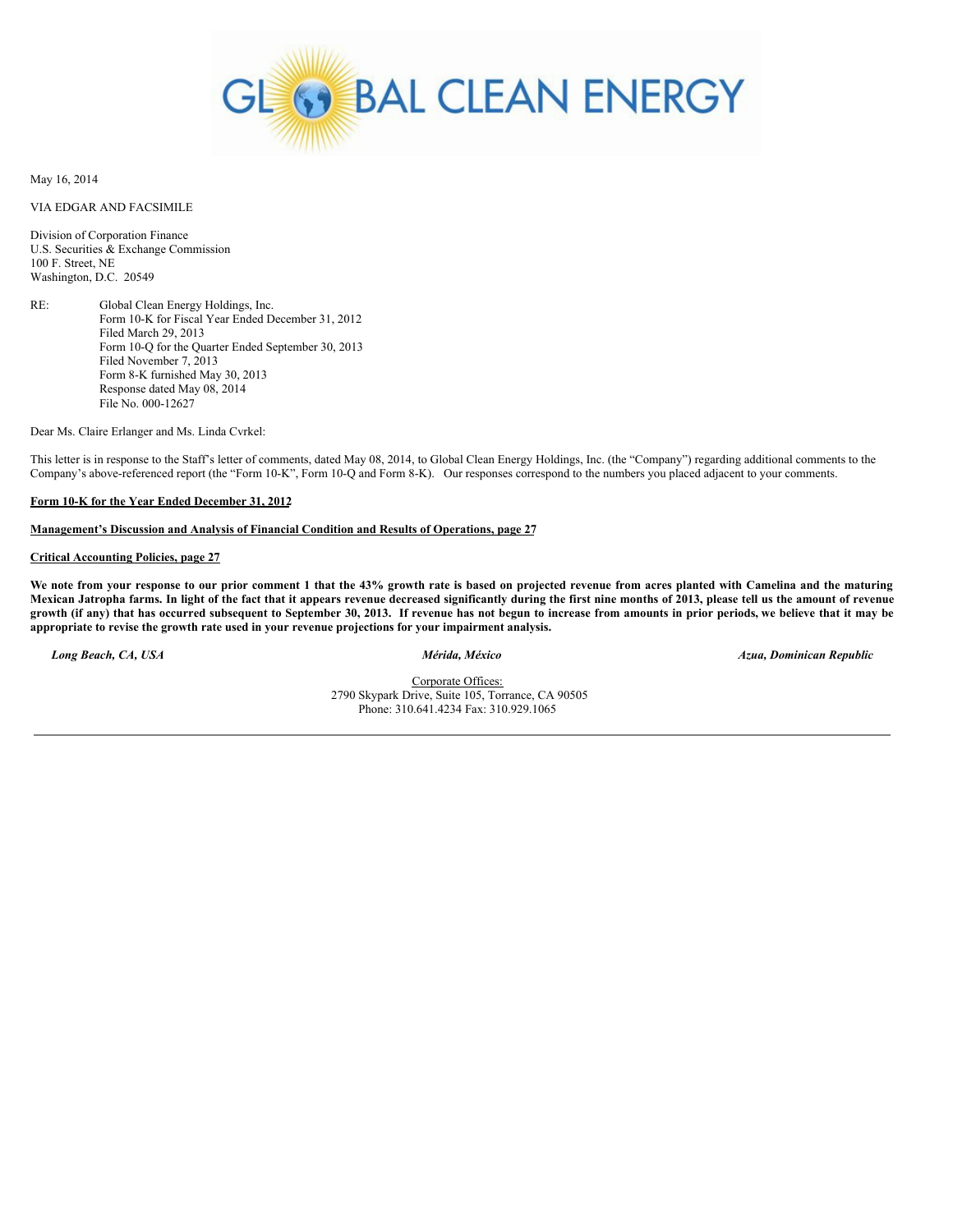

Even though our revenue decreased from the year ended December 31, 2012 to the year ended December 31, 2013, the Company is continually expanding its scope of agricultural-based energy projects that produce plant oil and related biomass from multiple crops in different regions. We believe that with the acquisition of Sustainable Oils, and the Company's new sources of revenues, we will be able to materially grow our revenue.

First, Sustainable Oils has sold certified Camelina seed to famers, who have in turn planted those seeds, which will produce grain to be processed into Camelina oil and meal generating revenue in 2014. This is a new source of revenue in 2014 and is expected to continue to grow significantly in future years. The Company's long term goal is to rapidly expand its Camelina operations by increasing the amount of Camelina acreage under contract farming agreements in North America

The Company's focus on the Jatropha business has been mostly in the development stage and the revenue expected from these operations has been minimal. However, as the Jatropha trees that we previously planted mature, our harvests of Jatropha seeds will increase, generating future revenues. As such, the Company does expect a growth in Jatropha revenue in 2014 and beyond.

The Company's advisory and management revenue under contract with third parties in 2014, will double prior year's contracts.. The Company is currently negotiating other advisory contracts which will generate additional revenue in the year ending December 31, 2014 and in future years.

The Company is planning on significant revenue from the restarting of its charcoal project in June 2014. This revenue stream was discontinued in May 2010 due to the Mexican government not renewing any previously issued charcoal permits. However, the Mexican government has just issued us new charcoal permits enabling the Company to re-commence the production and sale of charcoal in 2014. This charcoal is produced from the farm waste we generated during the land preparation and planting of our Jatropha farms. This is a new source of revenue from the sale of charcoal that we have not recognized since 2010. This will add to our overall increase in the Company's revenue.

In addition, the Company has commenced operations on other revenue streams in 2014 which will further increase revenue in 2014 and beyond to offset its operating costs in Mexico and North American.

*Long Beach, CA, USA Mérida, México Azua, Dominican Republic*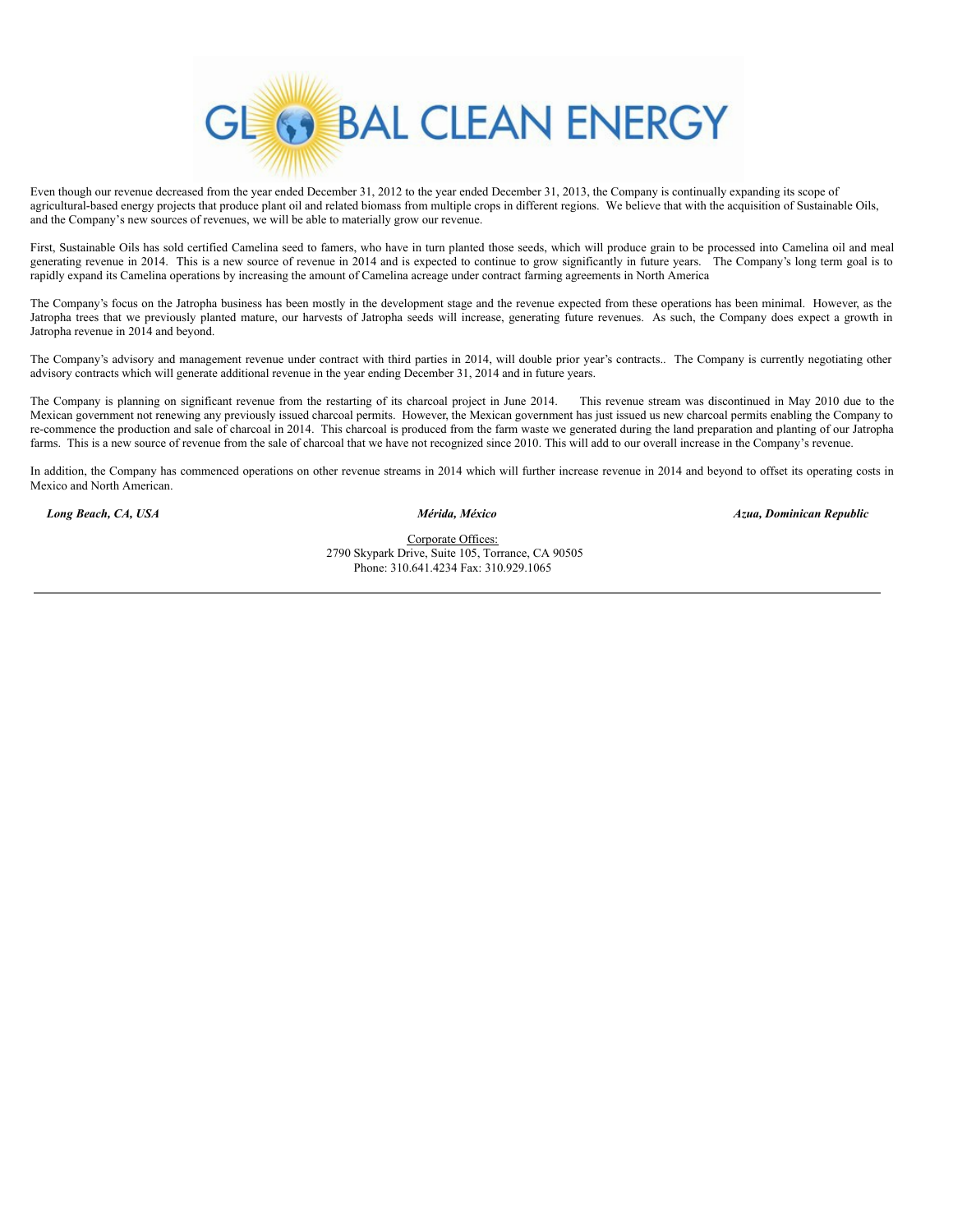

In 2014, the Company expects to more than double the revenue generated in 2013, which exceeds our conservative estimate of 43% growth rate in projected revenue.

# Also, please advise us if any impairment charges have been recorded on your long-lived assets subsequent to the third quarter of 2013.

In the fourth quarter of 2013, deferred growing costs, with a carrying value of \$3,378,990, were written down to the fair value of \$1,516,047 resulting in impairment charges of \$1,887,949, which were included in losses from continuing operations for the respective periods. The Company estimated the fair value of these assets using the income based approach considering the cash flows that would be obtained as a result of distribution of product tied to those deferred growing costs. As part of the above impairment analysis, the Company also evaluated all the other long-lived assets, including Plantation Development Costs and determined these costs were not impaired based on the future expected revenues. In 2014, the revenues related to Jatropha, Charcoal, New Annual Crops and Camelina are expected to more than double the revenues recognized in 2013. Accordingly, management continues to evaluate the fair value of its long lived assets.

### **Form 10-Q for the Quarter Ended September 30, 2013**

2. We note from your response letter that you did not respond to our prior comment 2 from our letter dated April 3, 2014. As such we reissue the comment as follows. We note from your response to our prior comment 4 in your letter dated February 7, 2014, that you will revise future filings to reflect the loss on the sale of the investment as a component of loss from operations on the face of the statement of operations. Please ensure that your Form 10-K for the year ended December 31, 2013 reflects this reclassification and includes footnote disclosure describing the reclassification from its previous presentation in your Form 10-Qs.

We erroneously left this response off our previous correspondence to you. We will revise future filings to reflect the loss on the sale of the investment as a component of loss from operations on the face of the statement of operations. We will ensure that Form 10-K for the year ended December 31, 2013 reflects this reclassification and includes footnote disclosure describing the reclassification from its previous presentation in your Form 10-Qs.

**Report on Form 8-K/A dated March 12, 2013 filed May 30, 2013 Exhibit 23.1**

*Long Beach, CA, USA Mérida, México Azua, Dominican Republic*